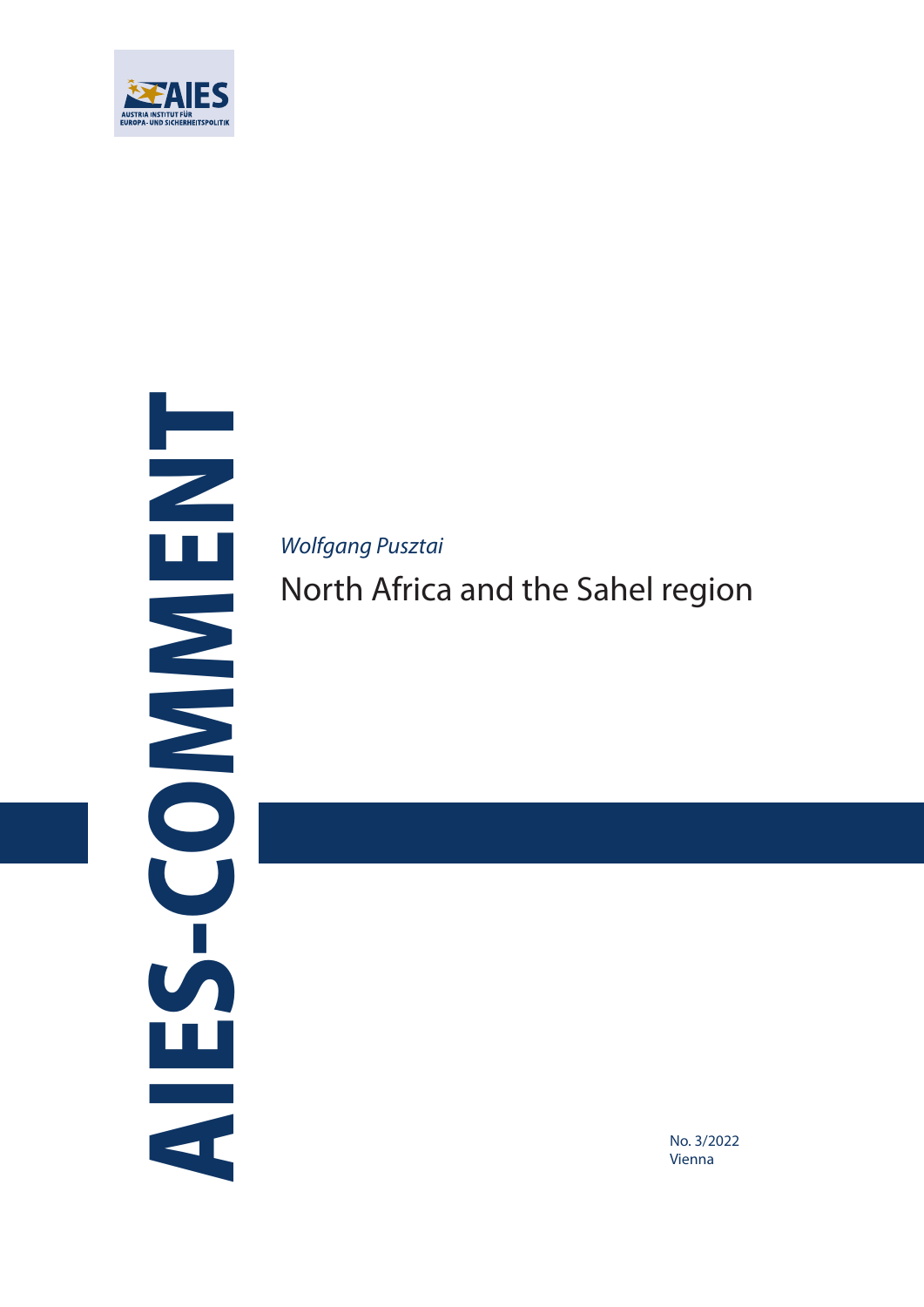*Wolfang Pusztai is a Senior Advisor at the AIES and a security & policy analyst with a special focus on the MENA region.*

> All rights reserved. No part of these publication may be reproduced, distributed, or transmitted in any form or by any means without the prior written permission of Austrian Institute for European and Security Policy, AIES.

© Austrian Institute for European and Security Policy, 2022.

AIES Tivoligasse 73a 1120 Vienna Austria Tel: +43 1 3583080 office@aies.at www.aies.at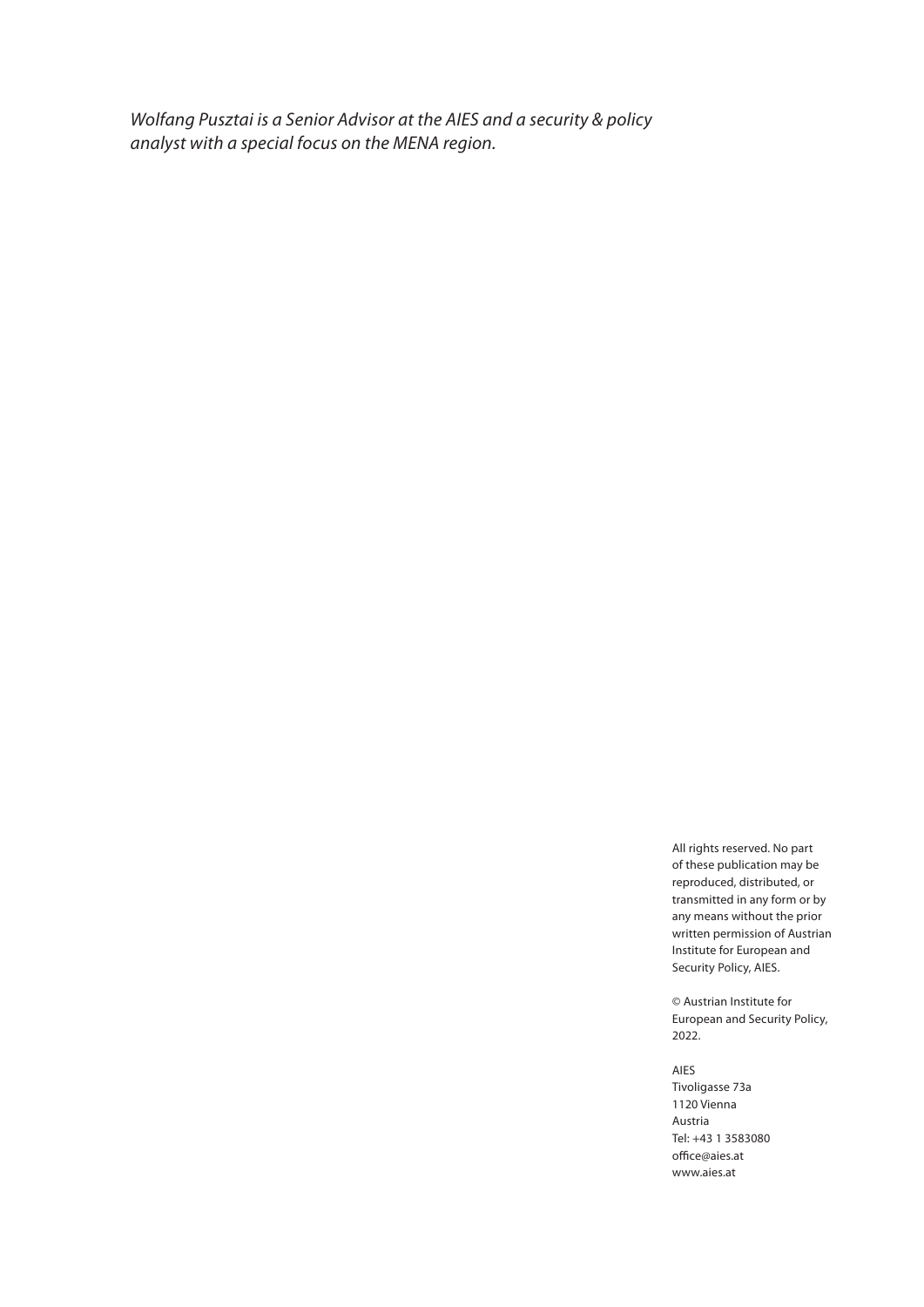# **Wolfgang PUSZTAI**

# **North Africa and the Sahel Region**

This text based on the AIES panel discussion "*Strategic Review of Global Hotspots 2022*".

### **Introduction**

North Africa, the unstable southern neighbor of Europe, is of particular significance to the European Union, not only because it is a hub and a transit route for migration and in part a hot bed of terrorism, but also because of its vast amount of natural resources. Since after the Russian invasion of Ukraine this importance has even increased. Algeria and also Libya have some capacity to increase gas exports, albeit, there is no way that they could replace the 175 bn bcm Russia was exporting to Europe in 2020.

### **Algeria**

#### **A brief view into the history**

Algeria is still strongly defined by a terrible Civil War with 150,000+ killed, which raged from 1991-2002. During this war several jihadi groups were established by former Afghanistan fighters, including the forerunners of nowadays infamous groups like Al Qaeda in the Islamic Maghreb (AQIM). Also its long-term leader Abdelmalek Droukdel fought in Afghanistan, together with many Libyans.

During the last phase of the war, in 1999, Abdelaziz Bouteflika was elected President. After defeating the jihadists, he facilitated reconciliation quite successfully, benefiting from the fact that after the very bloody experience of the civil war, Algerians had no appetite to resume hostilities. Nevertheless, a rather low-level Islamism insurgency has been continuing ever since.

In April 2019, Bouteflika was finally removed from power by street protest, the so-called Hirak Movement. In December 2019 Abdelmadjid Tebboune was elected new President by 58% of the voters, albeit with a voter turnout of less than 50%. Tebboune belongs to the old politicalmilitary class of Algeria, which continues to rule the county to the dismay of many.

Unsurprisingly, the Hirak Movement street protests continue, while the government tries to suppress it, fearing the establishment of an organized political movement, which could become eventually a threat for the ruling class.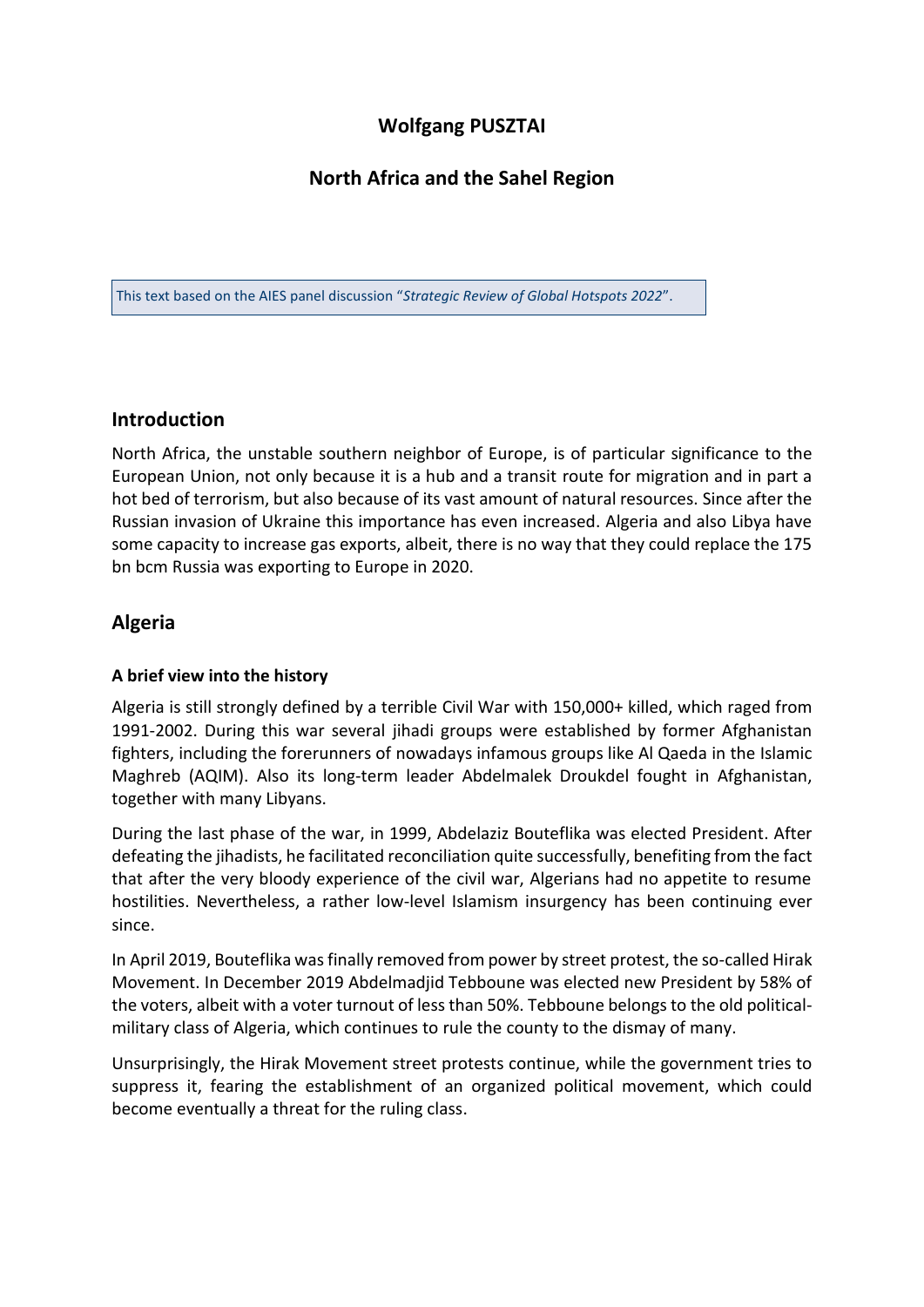#### **Economy - Oil & Energy**

The hydrocarbon industry is the backbone of Algeria's economy, accounting for roughly 30% of GDP, 60% of budget revenues and 95% of export earnings (2021 about 35 bn USD). The country has the world's 10th-largest reserves of natural gas and is the 6th-largest gas exporter. The current annual production is about 130 bcm, of which 55 bcm were exported in 2021 to Europe, satisfying roughly 12% of the European gas market.

The giant Hassi R'Mel gas field produces currently 60bn cbm per year, but this can be sustained only until 2028, falling thereafter rapidly. Other fields currently under development will not be able to make up for Hassi R'Mel. Several of the currently most important fields will become insignificant by 2040.

Algeria has the world's 3<sup>rd</sup> largest gas reserves in shale basins, which remain untouched for the time being. Fears are widespread in Algeria that developing these reserves could endanger the deep Saharan aquifers.

Surprisingly, there is energy shortage in Algeria, which is the consequence of a low efficiency of the outdated power plants, high grid losses and no incentives for producers or consumers to seek savings. The price of gas for domestic needs does not even cover the production costs.

It seems to be, after numerous changes at key positions over the last years following the political turmoil, there is no longer a strategic plan behind the Algerian economy. With the exception of the hydrocarbon sector, most of the country's economy is in decline. But even the national state-owned oil company Sonatrach has been shaken by numerous scandals and corruption cases since the end of the civil war. The government appears to be incapable of deep economic reforms, while a very complicated regulatory policy discourages western foreign investors. The increasing role of Turkey, China, and Qatar is not met by the EU. Much more investments, especially in the gas sector would be required to stabilize Algeria's economy. The problem will increase over time, as Algeria's demographic development is of concern. 44 % of the 43,6 mio population is below 24 years old.

### **Foreign Policy**

Relations with Morocco are still tense over the Western Sahara and Berber minorities in Algeria. In November 2020 Algerian-supported Polisario Front resumed its armed campaign after 30 years against what they consider as Morocco's occupation of the Western Sahara.

Algeria severed diplomatic ties with Morocco in August 2021, opposing the normalization agreement between Morocco and Israel in December 2020, a spying affair targeting more than 6,000 Algerian phones and Morocco's support to the Berber-ethnic Movement for the self-determination of Kabylie, classified by Algeria a terrorist movement.

The 1600 km Maghreb-Europe Gas Pipeline (MGE, 12 bcm/yr) from Algeria under the street of Gibraltar to the Iberia peninsula linking Algeria, Morocco, Spain and Portugal since 1996 was closed at the end of October 2021 after the 25 year contract elapsed. Morocco loses 7% transit fees and at the average 1.07 bcm annually used for electricity generation and will turn increasingly to solar power and LNG. The supply of Spain & Portugal runs now only through the Medgaz pipeline, which does not have the capacity to fully make up the loss of MGE. This will cost Spain and Portugal several billion a year.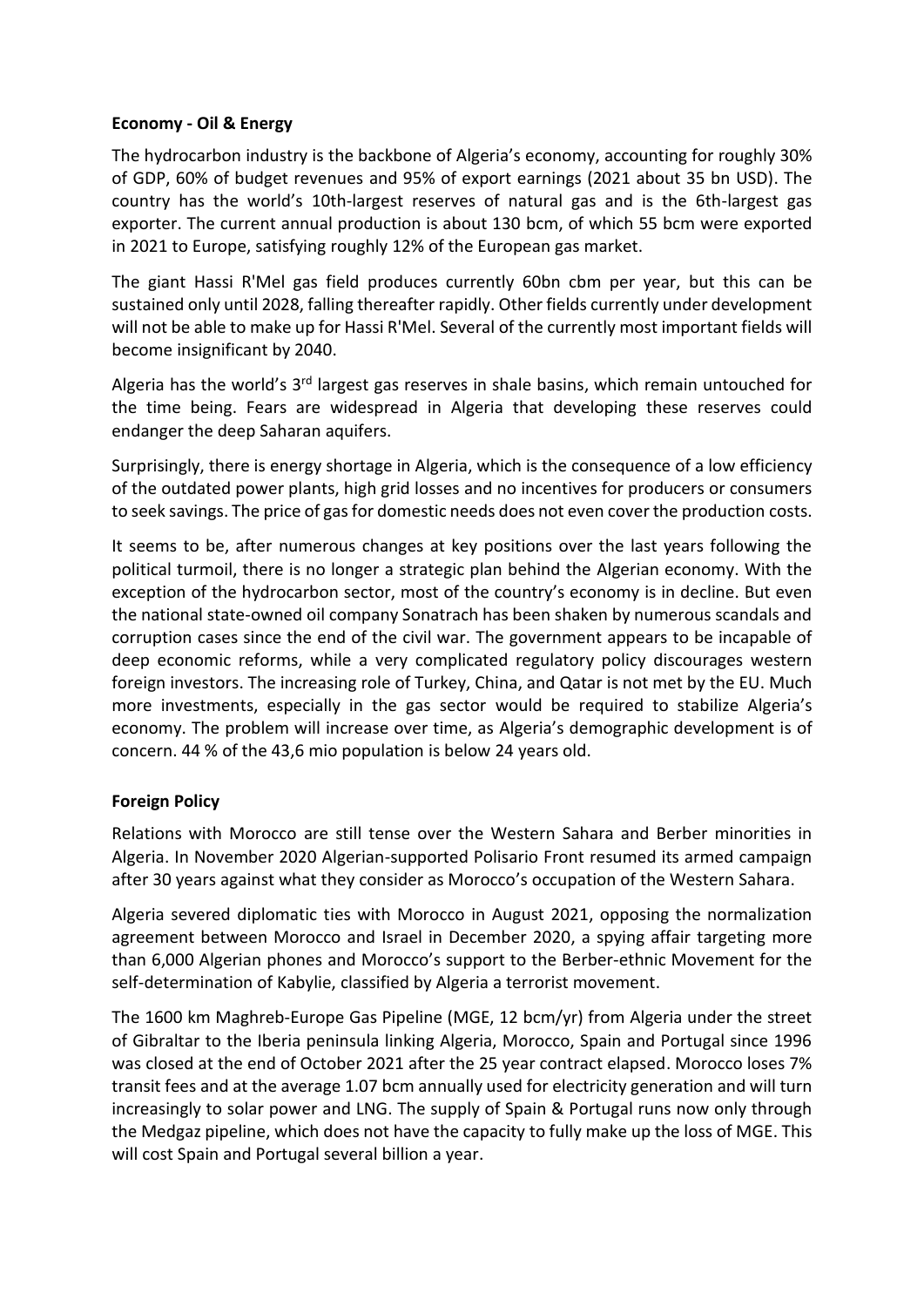The cold War between Algeria and Morocco and the low intensity conflict in the Western Sahara will continue for the foreseeable future.

### **Tunisia**

Eleven years after the Revolution for many Tunisians the situation is more difficult than before. An already troubled economic situation got worse. The social situation is more challenging than before. Tourism – a key source of foreign currency – faced a sharp drop over Covid-19. Endemic corruption strangles the economy and daily life.

Ennahda, Tunisia's Muslim Brotherhood party has set out to change all that, but is now also deeply entangled in corruption. With 52 seats out of 217 it is the largest party in the parliament and its head, Rachid Ghannouchi, is the speaker. Ennahda took control over key institutions and established something like a deep state.

Altogether, the system is completely dysfunctional, infighting and corruption is all over. The 2014 Constitution is certainly a great achievement, but includes some problematic articles, e.g. hampering foreign investments. Article 13 demands that every investment contracts related to Tunisia's natural resources (oil!) has to be presented to the National Assembly for approval (i.e. made public) which led to an exodus of foreign companies from Tunisia.

Islamic extremism is still a problem. More than 6.000 Tunisians joined ISIS in Syria in 2012-15. Most of the survivors went to Libya or returned back home. There is an ongoing insurgency in the mountainous western part of Tunisia, especially around Mount Chambi - Kasserine Pass, but there are also occasional terrorist activities in the greater capital region. The porous border with Libya, allowing for infiltration and arms smuggling to Tunisia, is a huge challenge.

In light of violent demonstrations against the government, demanding the improvement of basic services and amid a growing COVID-19 outbreak, on July 25, 2021 President Kais Saied, a former professor in constitutional law, pulled the emergency brake. He suspended the parliament and dismissed PM Hichem Mechichi, waived the immunity of the parliament members and ordered the military to close the parliament house. At first, Ennahda tried to encourage street protests against the Saied, but failed. Several of their party offices were ransacked by the crowd. No. 2 of Ennahda was set under house arrest, several other party members arrested.

While Saied started to rule by decree and appointed in September Tunisia's first female prime minister, the population was hopeful initially. But as the President was not able to deliver on his promises, many were getting more and more sceptic. On December 13. Saied extended the suspension of the parliament until new election take place. On the occasion of the  $11<sup>th</sup>$ anniversary of the Revolution in January police cracked-down on protesters.

Ennhada is pushing for reinstating the current parliament, which would turn the wheel entirely back and is strongly lobbying for international pressure, especially in the US. It tries again to encourage mass protests against Saied – and is more and more successful.

Kais Saied plans for a constitutional reform, a referendum about the new constitution in July, and general elections on December 17. The next months will show if Tunisia is slowly moving to real democracy, is heading back in history – or if it will get a new dictatorship.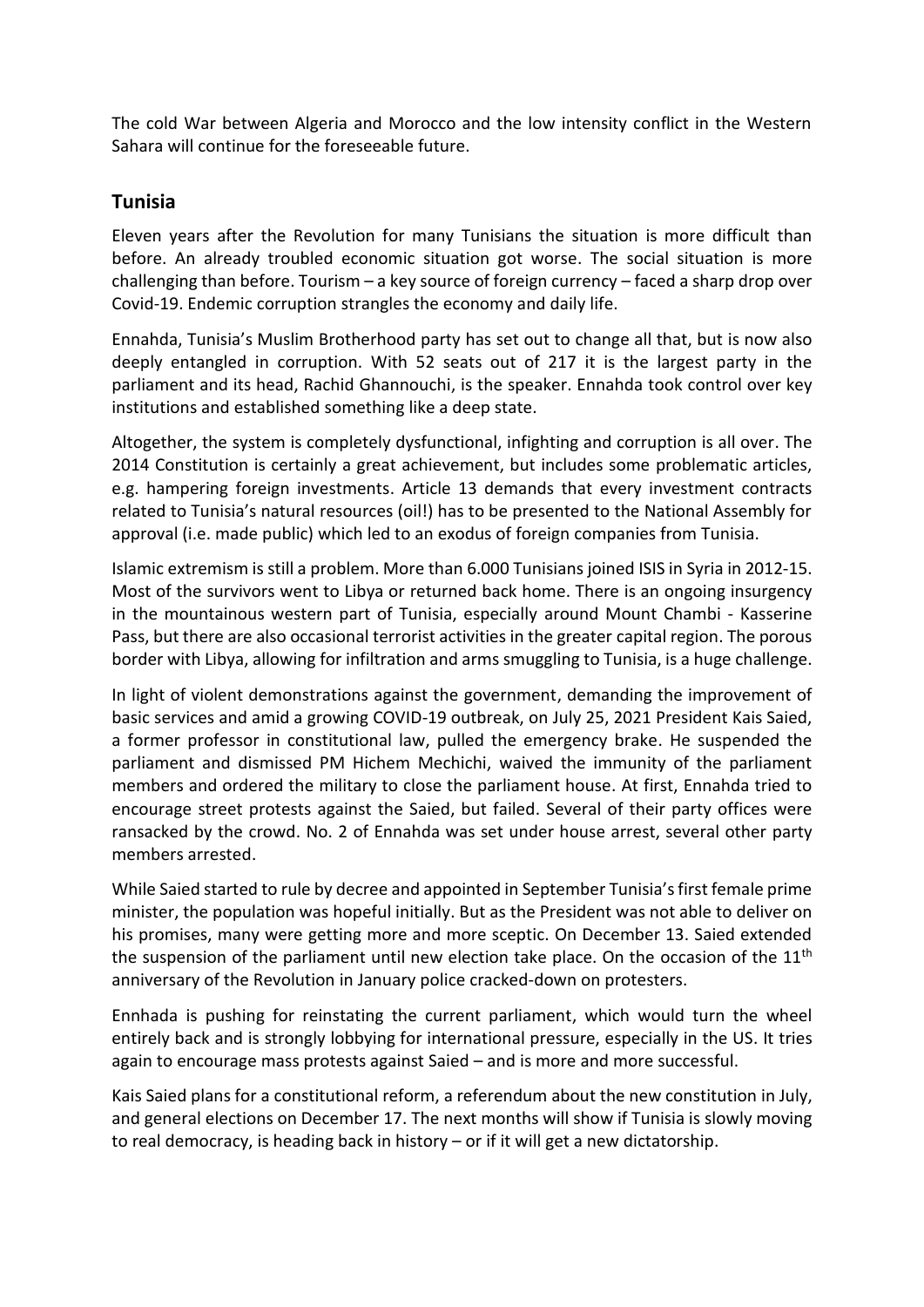# **Libya**

Unfortunately, Libya is a good example for failed International crisis management. After the successful international intervention 2011, there was neither efficient international support for state building nor for the disarmament of the many militias. On one side, after the experience of Afghanistan and Iraq, the was no real appetite to engage in another "adventure" in a Muslim country and on the other side, the Libyans did not want to have something like an international oversight.

The first free elections on July 7, 2012, were euphorically celebrated by the international community. Albeit, just some 1.8 million Libyans (out of about 6 million) went to the polls, about 62% of the 2.87 mio registered voters, but only about 44% of those eligible to vote per se. In June 2014 only 630,000 (14.6%) participated in the second general elections. The international euphoria somehow cooled down.

In the following month, fighting broke out, when Islamists chased the newly elected House of Representatives (HoR) and its international recognized Interim Government out of the capital Tripoli. The country, effectively split into two parts, was in the midst of a civil war.

The UN initiated a long series of meetings – ignoring by and large that an international recognized government of Libya existed – which finally led to the signing of the "Libya Political (Skhirat) Agreement" on December 17, 2015. A "Government of National Accord" (GNA) was established and endorsed by the UN Security Council already six days later, even before Libya's still legitimate parliament, the HoR, had a chance to vote on it, which is probably a quite unique approach in the history of UN. Eventually, the HoR refused to confirm the GNA, and only the international recognition remained to provide it with some kind of legitimacy.

While the international media and diplomats cheered the agreement and the subsequent move of the GNA under prime minister (PM) Fayez Al Serraj to Tripoli on March 30, 2016, as a major step toward stabilizing Libya, it actually paved the road to disaster. The participants to the negotiations in Skhirat were no appropriate representation of those who had actually the real power in the cities and regions of Libya. Therefore, the outcome was contested almost immediately.

This phase ended with the beginning of LNA Commander Khalifa Haftar's military offensive to take Tripoli by force in April 2019, which failed after the Turkish intervention in mid-2020.

Acting UN Special Envoy Stephanie Williams established in fall 2020 the so called Libya Political Dialogue Forum (LPDF). She handpicked 75 LPDF delegates, who developed a roadmap for presidential and parliamentary elections on 24Dec21. After some vote buying in the LPDF, Abdul Hamid Dbeibha was selected to head a Government of National Unity (GNU) and confirmed later on by the HoR.

Unfortunately, Dbeibha used his role as a PM to enrich his own clan and for campaigning with public money - some called it a kleptocracy – while doing next to nothing to fulfil his main role, to facilitate the election process.

In total about 2.8 Million Libyans registered to vote. In September, the HoR issued – albeit quite controversial – electoral laws, foreseeing presidential election on December 24 and parliamentary elections one month later. In mid-December 2021, Libya was as close to elections as it was never ever since 2014.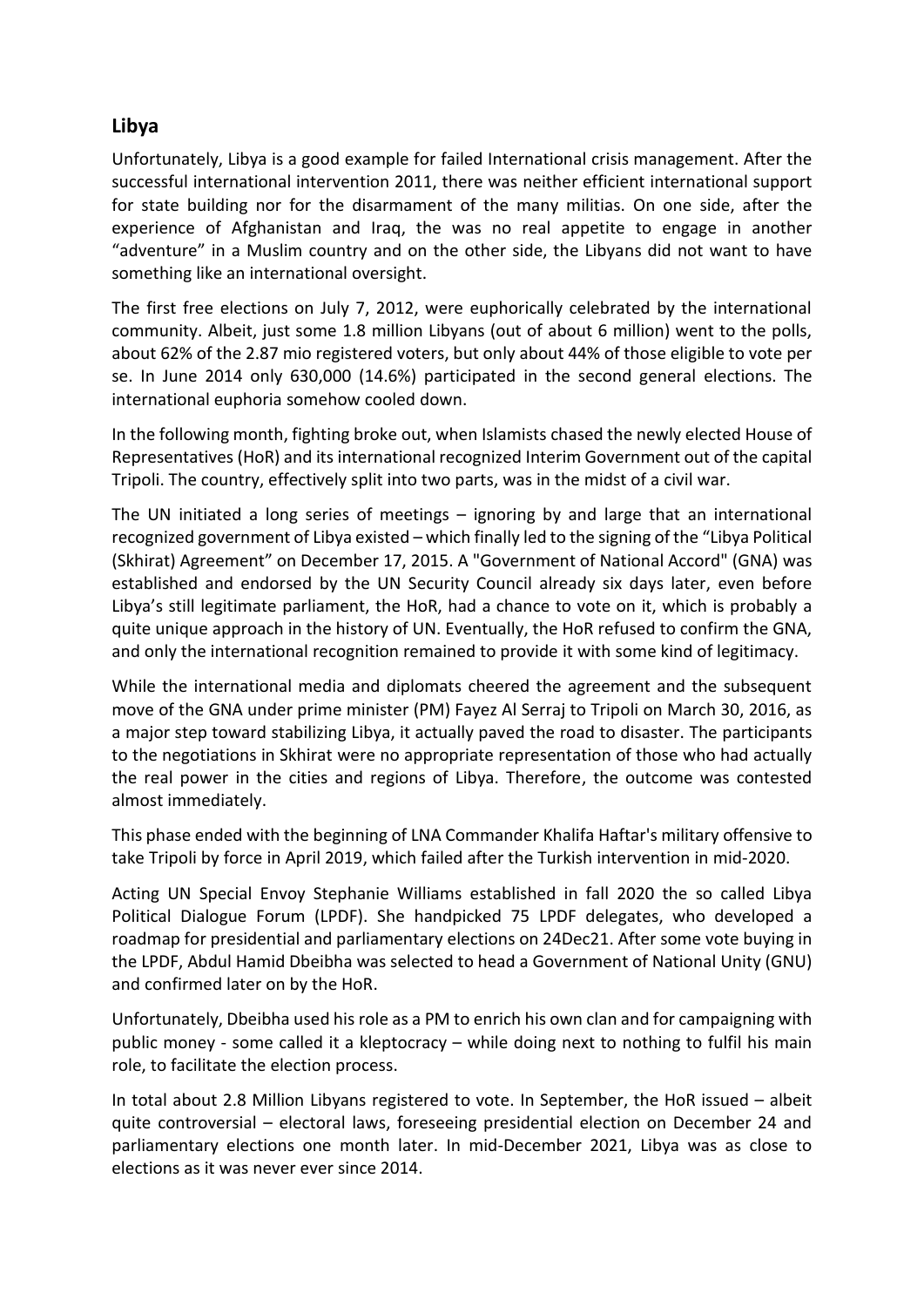But the final list of candidates for the Presidential Elections was not published and the elections were postponed without a new date. The main reason for this was that the courts of appeal made several - obviously wrong - decisions about the right of candidates to run. For example, PM Dbeibha was approved to candidate, although he pledged not to do so before running for PM at the LPDF and although he was not eligible to run as a serving PM according to the electoral law.

According to the LPDF roadmap endorsed by UN resolutions and the decisions of the HoR, the GNU's mandate expired on December 24, 2021. In February, the HoR appointed former GNA Minister of the Interior Fathi Bashagha to prime minister, but Dbeibha refuses to hand over.

Bashagha has the advantage that he is able to work with the west of the country as well as with the east and the south. He could therefore be someone who is accepted throughout the country despite the postponed elections. If Dbeibha remains in power, it can be assumed that the situation will deteriorate sharply in the medium term, possibly to the point of a declaration of autonomy for the east, which could lead to another war.

## **Jihadists in the Sahel region**

Jihadism in the Sahara is frequently connected with the Touareg, who belong to the indigenous people of the Sahara. About 4 mio Touareg nomads live in the western central part of the great desert. Sahara trade has been their economic backbone since 1000s of years – we call it today smuggling and human trafficking. Many Touareg have been seeking an own state or at least some kind of autonomy since the end of colonialism. Rebellions took place in 1962-1964, 1990-95, 2007-09, and from 2012.

In the 1980s, Libyan dictator Gaddafi recruited many now senior Touareg and terrorist leaders into his Islamic Legion, which he used for his many wars in the neighborhood. After the end of the Libyan Revolution numerous well-trained fighters and weapons from Libya destabilized neighboring countries, especially Mali, while the southwest of Libya itself has been used as a Safe Haven and a logistic zone for many rebel groups and terrorist organizations.

The current situation is especially in Mali, Burkina Faso, and Niger characterized by terrorist attacks versus the poor performance of many government forces. Military coups in Mali and Burkina Faso have undermined the narrative of western forces supporting nascent democracies. After gaining a foothold in the Central African Republic (CAR), Russian mercenaries are increasing their influence now also in Mali.

European and especially French strategic interests on the Sahel region focus on economic interests, especially commodities (e.g. uranium, diamonds, gold, copper, Manganese), containing migration and fighting terrorism. International stabilization efforts include a combination of UN efforts, the French Operation Barkhane, and EU missions.

The 15,000 troops strong UN peacekeeping mission MINUSMA in Mali is the bloodiest UNmission since the Korean War. For the time being, 220 soldiers were killed. Operation Barkhane is a tool to ensure French strategic interests in the region and operates in the whole Sahel, directly combatting terrorists and providing training. The EU Training missions in the CAR and in Mali are in direct competition with Russian mercenaries from the Wagner group. Actually, in the eyes of the host nations, Wagner covers the needs of the military – training,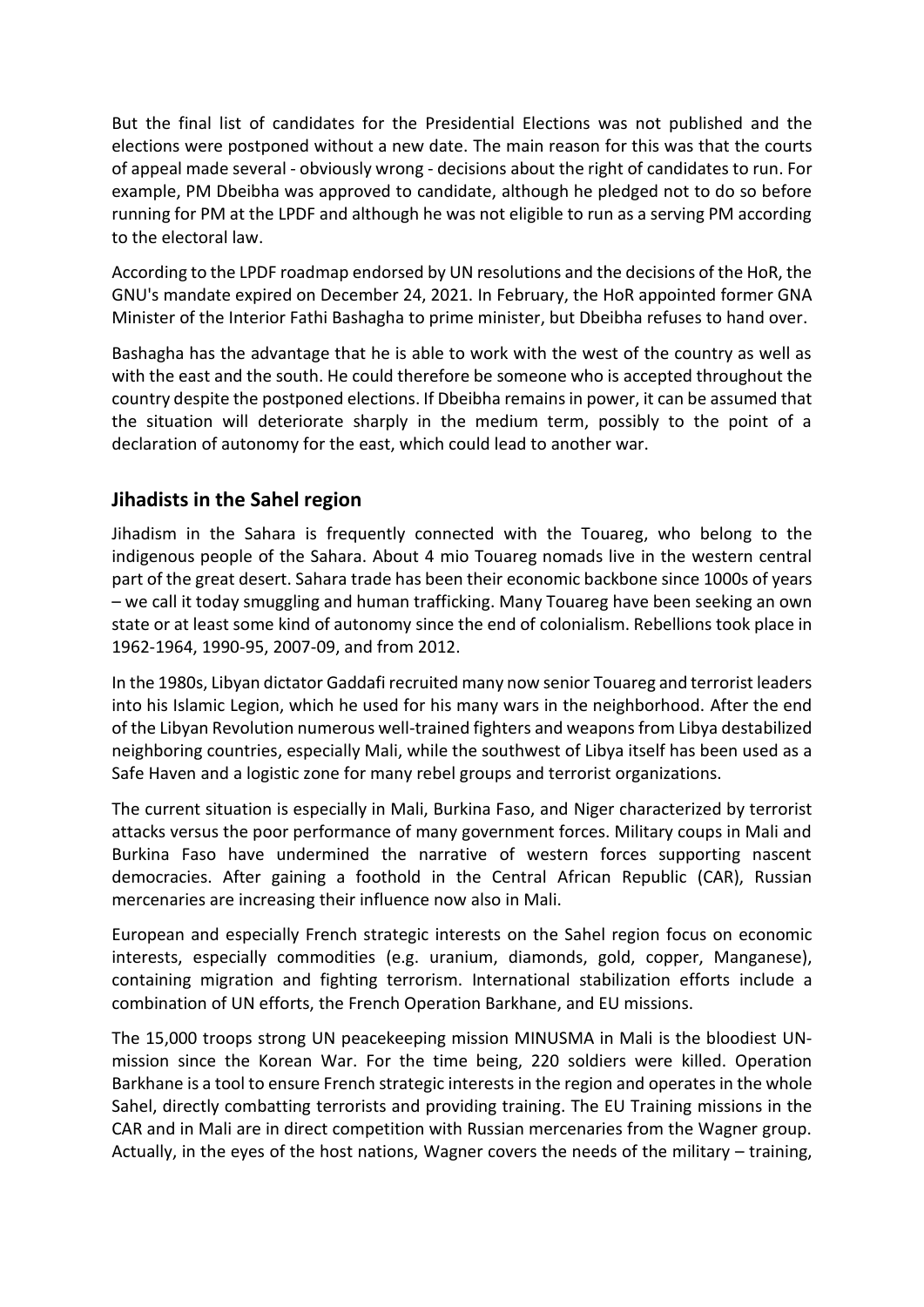equipment and mentoring in combat – more efficient than the EU, without asking for democracy & human rights.

Since after the delay of the return to democracy after the military coup in Mali, the future of the French and EU involvement in this country is in doubt. After some polemic between French politicians and members of the junta, the government of Mali demanded the French to withdraw their troops immediately. Recently even the suspension of FRANCE 24 television and RFI radio in the country were ordered. The French withdrawal is in progress and should be concluded by early summer.

The EU will decide soon about the future of its training mission. On one side it is difficult to sustain the mission without the French presence, on the other side, a termination of the mission would mean to leave Mali to the influence of the Russian mercenaries, which is in the light of the Ukraine war also not an attractive option.

## **A negative example: Burkina Faso**

The country achieved independence from France in 1960. Repeated military coups during the 1970s and 1980s were followed by multiparty elections in the early 1990s. Long-time President Compaoré resigned on October 31, 2014 following popular protests. An interim administration organized presidential and legislative elections on November 29, 2015, which were considered widely free and fair. Roch Marc Christian Kaboré was elected president with 53.49% of the votes. Burkina Faso became a reasonably stable country. The main risks were a spill-over of the conflict in Mali and tribal conflicts between cattle herders and farmers over land ownership.

While the economic data for Burkina Faso did not look too bad, a neglect of security forces in combination with terrorist intrusions from Mali led to an increasingly difficult situation. Furthermore, environmental degradation triggered increasing tensions between cattle herders and farmers. The security situation deteriorated. The number of attacks by Nusrat al-Islam (an off-shoot of al Qaeda) and the Islamic State in the Greater Sahara increased. Since 2015 about 1,800 persons were killed, 1.5 mio people are internally displaced.

Kaboré was re-elected in 2020 with 58%, promising to tackle the deteriorating security situation, but failed to do so. A rebellion was brewing in the army and among many civilians. Finally, on January 23, 2022, a military coup took place. As usual under these circumstances , ECOWAS and the African Union suspended Burkina Faso. The country is on the brink of total chaos, which will be certainly exploited by the Jihadists.

# **Conclusion**

In several of the Sahel states, the situation is getting from bad to worse. One might ask, if weak and corrupt "democracies" are really the best suited tool to stabilize fragile countries and to fight terrorism, especially in the light of the renewed conflict between Russia and the west.

States like Tunisia and Burkina Faso need to be supported before the situation spills out of control. While Tunisia could still become a role model for a democracy in the Arab world, Burkina Faso must be prevented from following the path of Mali.